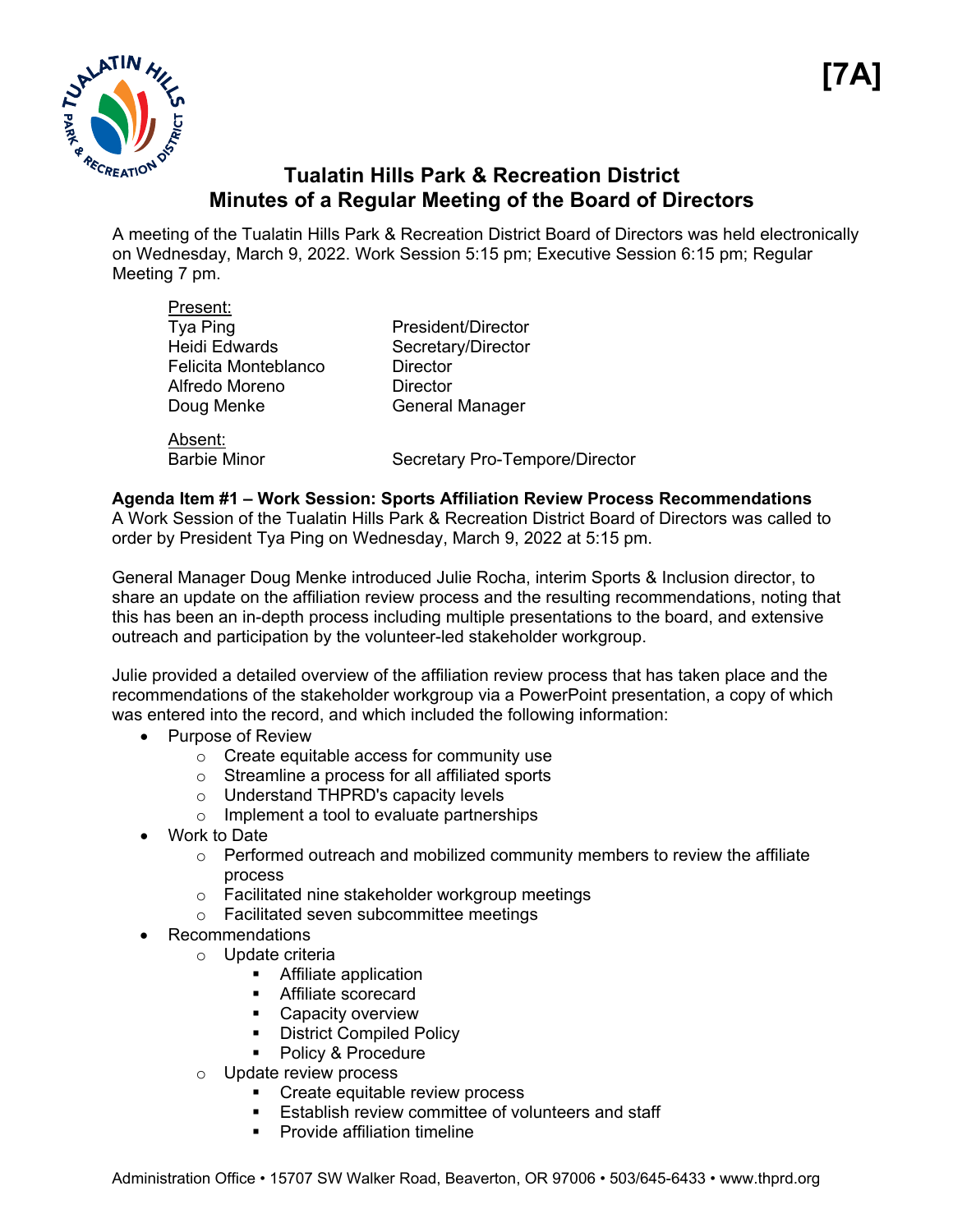- o Embed Diversity, Equity, Inclusion & Access (DEIA)
	- **Create process for community access to facilities**
	- Establish expectations for responsive communication and information sharing
	- Require:
		- Annual DEIA training for staff and members
		- Alignment with THPRD mission, vision, and values
		- Code of conduct for players, coaches, and spectators
		- Zero-tolerance discrimination policy
		- Anti-discrimination policies against protected classes

Julie provided an overview of the next steps in this process, which include presenting the final recommendations for board consideration of approval at their April meeting, and offered to answer any questions the board may have.

Felicita Monteblanco thanked those involved in this process, acknowledging the difficult conversations it entailed. She asked for additional information regarding the scorecard and if incidences such as unacceptable behavior or language used on the field would be reflected.

- $\checkmark$  Julie noted that the scorecard will be filled out by district staff and confirmed that such incidences would be reflected. Additionally, a code of conduct is required under the DEIA component of the recommendations in order to enable the district to quickly address such situations. It's also been made clear that affiliates must send out messaging from the district without altering the content.
- $\checkmark$  Doug added that, equally important to the consequences faced by the particular offender in such circumstances, will be how the organization handles the situation overall.

Felicita asked for additional information regarding the process for groups to return unused hours.

 $\checkmark$  Julie explained that affiliates need to return their unused time for reallocation or release two weeks after their allocation. In the past there have been different timelines for various sports, but all of the groups are being brought under a single timeline. She described some of the different factors that can influence whether an affiliate returns time.

Felicita expressed support for the annual DEIA training requirement and encouraged district staff to assist the groups by providing a list of resources or basic information as to how to get started.

 $\checkmark$  Julie expressed agreement, noting that each affiliate will need to determine what makes the most sense for their members and that a lot of the national governing bodies have some of this work already in place. District staff is available to offer suggestions in terms of how to get started.

President Ping inquired whether other groups are notified when unused hours are returned or if there is a method by which the community can take advantage of those hours.

 $\checkmark$  Julie replied that in the past when a group has returned time, those hours were offered to the other groups. The recommendation moving forward is to hold out the time that has historically been turned back for community use instead, while still having time available for renters and outside users. She described a pilot project of community field use at the HMT Recreation Complex that has been successful for two seasons now. A different way of scheduling is being used successfully, along with the acknowledgement that affiliates are not always going to be the only ones using assets during prime time.

Tya asked how a community member might inquire about available hours.

 $\checkmark$  Julie explained that for unorganized play, such as a casual game with friends, there will be predetermined fields in various quadrants set aside for drop-in use advertised. Community use would still require permits for semi-consistent use and those interested should reach out to district staff at the centralized sports@thprd.org email address.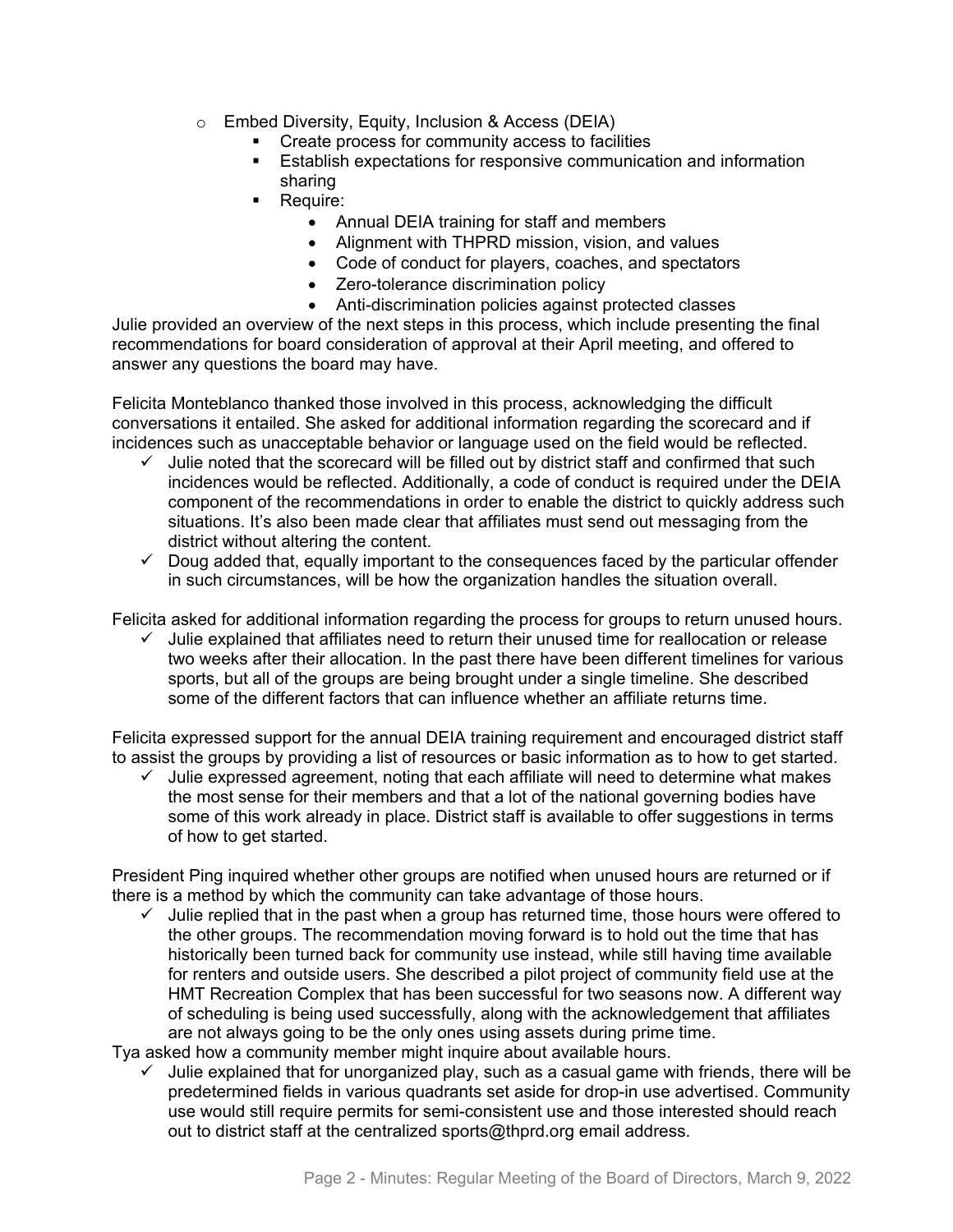Tya asked how often the scorecard will be completed and how often groups will reapply for affiliation.

 $\checkmark$  Julie replied that the scorecard will be completed after each allocation, which varies by sport. For example, competitive soccer has four allocations per year, while football has one. The reaffiliation process is recommended to change from every five years to every three years, and the scorecards will help evaluate those partnerships to ensure that our affiliates are being good stewards of public resources and that we have the right partners. This was the stakeholder workgroup's idea in order to increase accountability.

Tya asked whether new groups seeking affiliation would need to wait until the three-year cycle has concluded.

 $\checkmark$  Julie replied that new groups seeking affiliation should reach out to district staff six or more months in advance of the start of their season.

Tya asked who determines weather-related field closures.

 $\checkmark$  Julie explained that the decision can come from the group or the district. The district will typically close fields when they are not safe, but there are also times when groups will make that decision themselves, for which they can turn back the hours for no charge.

Heidi Edwards thanked everyone involved in this work and inquired whether the stakeholder workgroup would continue on or disband.

 $\checkmark$  Julie replied that a component of the scorecard includes giving back and being partners with the district, so they will be asking each affiliate or group of affiliates to sit on the review committee, but not evaluating their own sport.

Alfredo Moreno asked for additional information regarding the nonprofit designation requirement for affiliates.

 $\checkmark$  Julie explained that the stakeholder workgroup felt strongly that affiliates should have nonprofit status. If not, the door would be opened to for-profit organizations, which wouldn't meet the district's mission. Nonprofit status also helps hold clubs financially responsible and assists with liability issues. Currently, all 41 of the district's affiliates are nonprofits, as are the four groups seeking affiliation.

Alfredo asked what if there is a specific activity or service being provided by a for-profit organization in the Metro area that our non-profits aren't currently providing.

- $\checkmark$  Julie explained that the district's focus is to provide recreational-level opportunities, and that the affiliates provide the next level. Specialized or private organizations can rent time on our fields, but not at school district sites, which requires them to go through their own process to gain access. This is where the time set aside for renters comes into play, which would be the appropriate opportunity for for-profit organizations.
- $\checkmark$  Doug added that there are always groups claiming that the district is restricting a particular activity, but the highest and greatest recreational need is our priority. Intentionally setting aside time for others will be a new step for the district.

Tya asked whether the affiliated groups are ranked in some way. What evaluation is conducted when a new group wants to become affiliated for a service that is already being provided by current affiliates?

 $\checkmark$  Julie explained that the determination is going to be based on capacity and whether the district has the capacity available to serve another club, which can fluctuate. She described the push and pull involved in fulfilling the aquatics clubs' needs while also enabling district programming. While affiliate rankings have not been discussed, it begs the question of whether the district should affiliate with a club that serves 1,000 in-district participants over one that serves 100. If everyone is granted affiliate status, eventually there isn't enough capacity for any of them to operate their clubs effectively. The capacity issue was thoroughly studied during this process in order to understand: what times are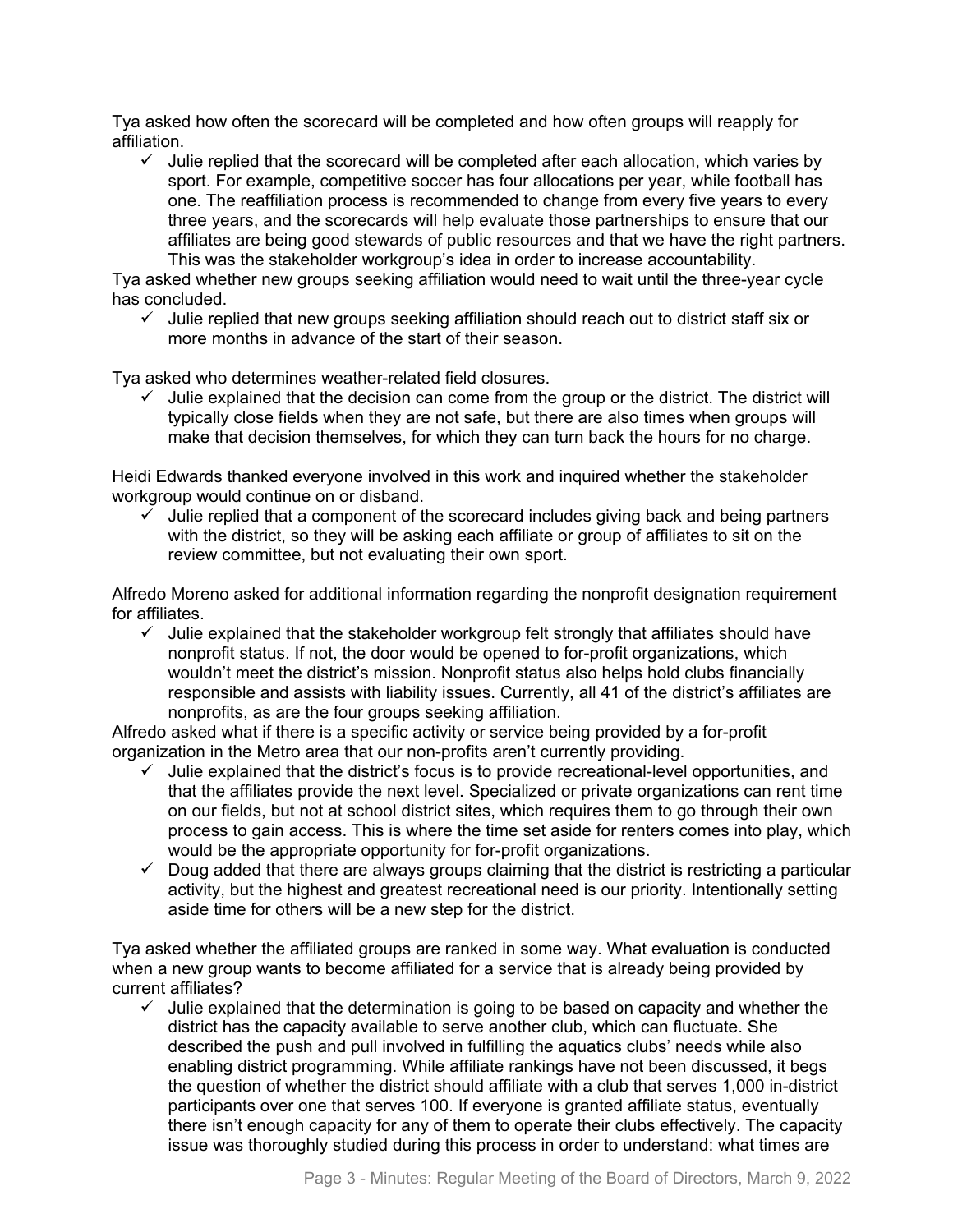groups using? What times are being turned back? Are there trends in what is being turned back? And can that time be used elsewhere? The intentionality behind carving out community use and drop-in times will also limit the capacity for affiliates.

Tya asked how a new group could be granted affiliate status if the district is already at capacity. Will the current affiliates be grandfathered in? How will the review committee determine with whom to affiliate if more groups apply than for which we have capacity?

 $\checkmark$  Julie replied that current affiliates are not being grandfathered in. All groups will be given the equal opportunity to apply at the same time for affiliate status. After which, once we approach the three-year review cycle, that is when the scorecard comes into consideration in evaluating whether a group should be reaffiliated. There has been much intentionality in making this process fair for all groups seeking affiliation by looking at the capacity levels, evaluating the affiliates after each allocation via the scorecard, and then applying for reaffiliation at the end of the three-year cycle.

Heidi asked how tournaments fall into this discussion.

 $\checkmark$  Julie replied that affiliation applies to games and practices only; tournaments have different fees, forms and timelines and is a separate process from affiliation.

President Ping thanked Julie for the informative presentation and asked whether the stakeholder workgroup has any questions for the board.

 $\checkmark$  Julie replied that the stakeholder workgroup has been intentional in weaving the board's feedback into this process and are hopeful that they have provided the desired outcome.

# **Agenda Item #2 – Executive Session (A) Land (B) Personnel (C) Legal**

President Tya Ping called executive session to order for the following purposes:

- To conduct deliberations with persons designated by the governing body to carry out labor negotiations;
- To conduct deliberations with persons designated by the governing body to negotiate real property transactions;
- To consider information or records that are exempt by law from public inspection; and
- To consult with counsel concerning the legal rights and duties of a public body with regard to current litigation or litigation likely to be filed.

Executive Session is held under authority of ORS 192.660(2)(d)(e)(f) and (h).

President Ping noted that the news media and designated staff may attend executive session. Representatives of the news media were directed not to disclose information discussed during executive session. No final action or final decision may be made in executive session.

# **Agenda Item #3 – Call Regular Meeting to Order**

A Regular Meeting of the Tualatin Hills Park & Recreation District Board of Directors was called to order by President Tya Ping on Wednesday, March 9, 2022, at 7 pm.

# **Agenda Item #4 – Action Resulting from Executive Session**

**Felicita Monteblanco moved that the board of directors authorize the general manager to continue with and finalize negotiations with the Portland Timbers which will ensure all key negotiation points as those presented during executive session are included in an agreement between the Portland Timbers and the district subject to review by the district's legal counsel. Heidi Edwards seconded the motion. Roll call proceeded as follows:** 

| Yes                                  |
|--------------------------------------|
| Yes                                  |
| Yes                                  |
| Yes                                  |
| The motion was UNANIMOUSLY APPROVED. |
|                                      |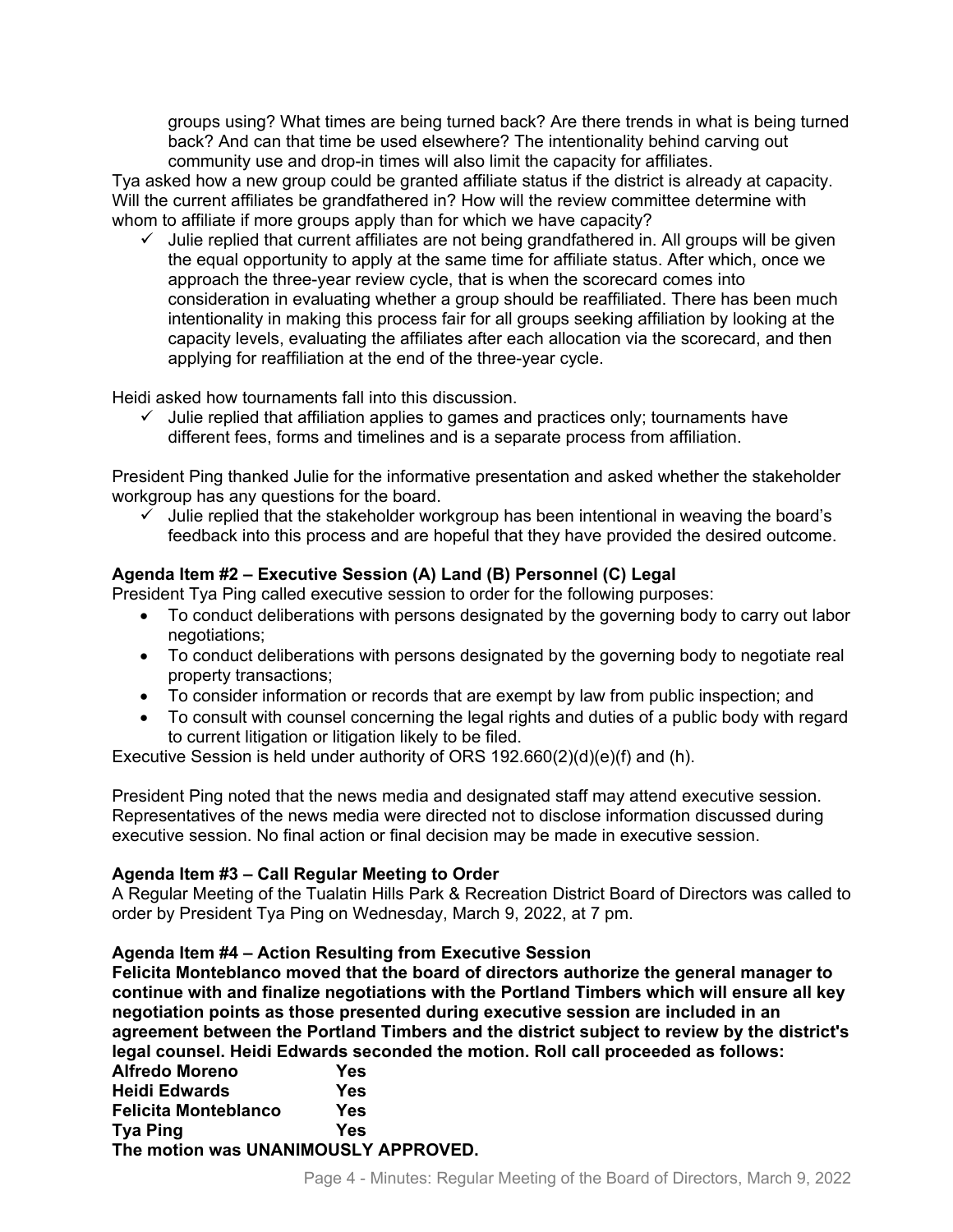# **Agenda Item #5 – Proclamations**

### **A. National Developmental Disabilities Month**

The board members read into the record a proclamation declaring the month of March as National Developmental Disabilities Month.

### **B. National Women's History Month**

The board members read into the record a proclamation declaring the month of March as National Women's History Month.

### **Agenda Item #6 – Audience Time**

Secretary Heidi Edwards read written testimony received, a copy of which was entered into the record:

Matt McLinden provided testimony regarding the district's lifeguard shortage and wages and benefits. He saw on the news that the district is seeking to hire 100 lifeguards and referenced his past employment with the district over a decade ago as a lifeguard earning a few dollars over minimum wage, noting that was reasonable due to the certification requirement and job responsibilities. However, the starting wage for THPRD lifeguards now is under \$15 an hour without health insurance benefits, which is less than what fast-food establishments pay. He noted that nearby aquatic providers in Hillsboro and Tigard/Tualatin pay higher wages for lifeguards than THPRD. He suggested that the district consider offering a sign-on bonus, as well as increasing benefits in order to encourage more people to fill these important positions that are such a great benefit to the community.

Sabrina Taylor Schmitt, interim Recreation & Aquatic director, acknowledged the competitive market for hiring part-time staff, noting that THPRD is looking at adding a cost of living increase before the summer to help close the gap between the district and its competitors. The district has also removed the fee to become a lifeguard. Twenty new lifeguards completed the winter training class, and more are signed up for future classes. We are making slow but steady progress.

 $\checkmark$  Felicita Monteblanco inquired about the average demographics of someone who takes the lifeguard class.

Sabrina replied that historically it has been taken by teenagers and college-age young adults, but she is not sure if that has changed. She will pull demographics information to further evaluate.

# **Agenda Item #7 – Board Time**

### **A. Committee Liaisons Updates**

Alfredo Moreno provided the following updates and comments during board time:

- Welcomed new Board of Trustees member Rep. Lisa Reynolds to the Tualatin Hills Park Foundation.
- Attended the most recent Parks & Facilities Advisory Committee meeting, during which the committee discussed the district's work with the City of Beaverton to gain oversight of their community gardens.
- Referenced a recent family tragedy and thanked those across the district who reach out, mentor, and offer support to children, teenagers, young adults and people of all ages.

Felicita Monteblanco provided the following updates and comments during board time:

- Attended a meet and greet with gubernatorial candidate Speaker Tina Kotek hosted by City of Beaverton Mayor Beaty and shared THPRD's work around system development charges and the opportunities that exist in Beaverton.
- The Washington County Preschool for All initiative has moved from phase one, plan development, to phase two, focusing on funding and support. There will be opportunities for board engagement, for which she will keep the board informed.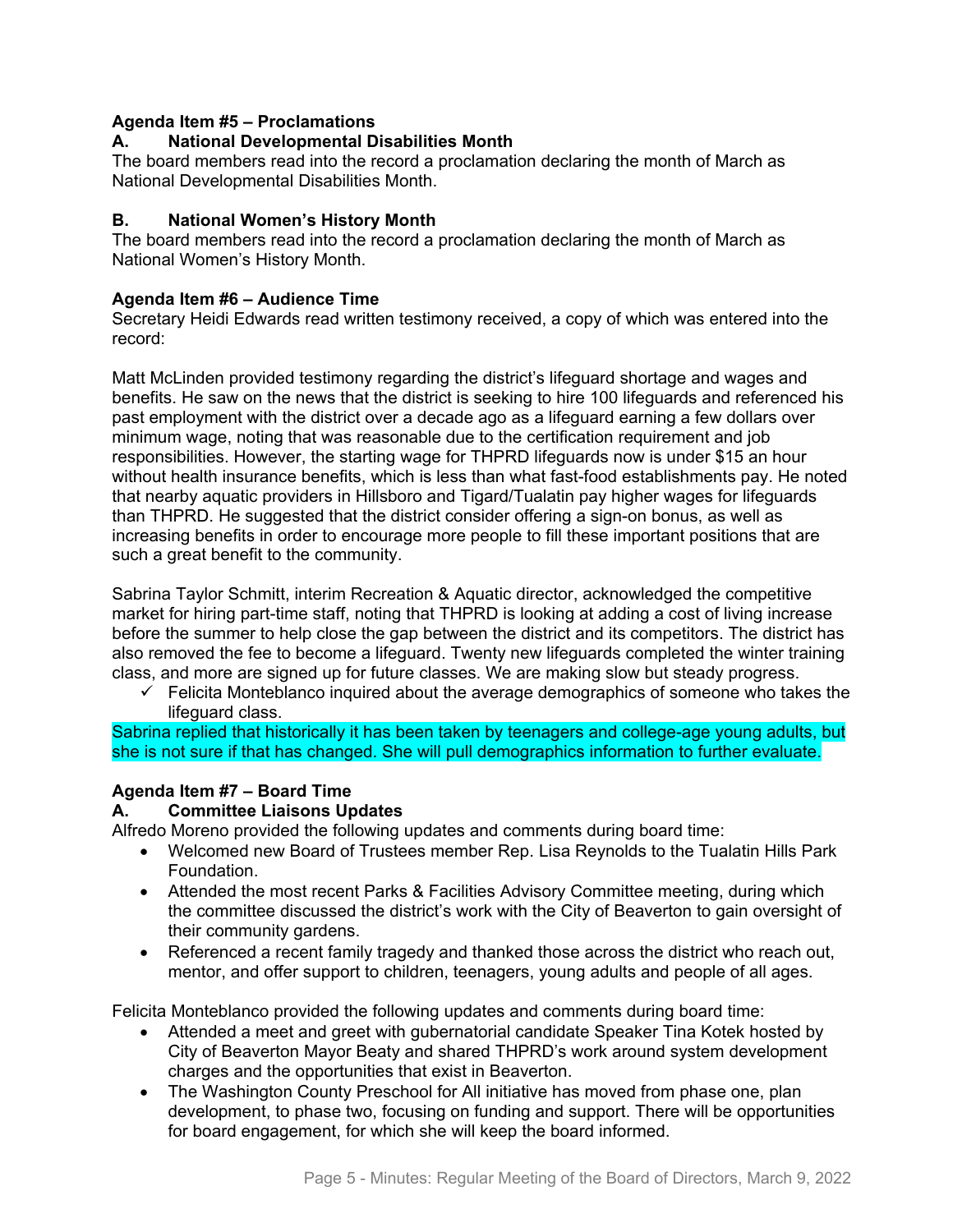Heidi Edwards provided the following updates and comments during board time:

- Thanked the budget committee members and district staff for a successful THPRD Budget Committee meeting in late February.
- Recently met with Eileen Kravetz, Executive Director for the Tualatin Hills Park Foundation, to touch base and offer support of the foundation's efforts.
- Attended the most recent Fiduciary Committee meeting during which the pension fund's quarterly activities were reviewed, as well as the investment policy.
- Visited the district's archery range at the Portland Community College Rock Creek Recreation Facility.

President Ping provided the following updates and comments during board time:

- Thanked district staff for a successful THPRD Budget Committee meeting in late February and for keeping the district on track, especially in the absence of a CFO.
	- $\checkmark$  General Manager Doug Menke announced that the district has hired a new CFO. Jared Isaksen, formerly with the City of Tigard, will be joining the district at the end of this month.

# **Agenda Item #8 – Consent Agenda**

**Alfredo Moreno moved that the board of directors approve consent agenda items (A) Minutes of February 9, 2022 Regular Board Meeting, (B) Monthly Bills, (C) Monthly Financial Statement, and (D) Resolution Amending District Compiled Policies Chapter 6 - Finance. Heidi Edwards seconded the motion. Roll call proceeded as follows:** 

| <b>Felicita Monteblanco</b>          | Yes |
|--------------------------------------|-----|
| <b>Heidi Edwards</b>                 | Yes |
| <b>Alfredo Moreno</b>                | Yes |
| <b>Tya Ping</b>                      | Yes |
| The motion was UNANIMOUSLY APPROVED. |     |

# **Agenda Item #9 – Unfinished Business**

# **A. South Cooper Mountain Heights Park Concept Plan**

Gery Keck, Design & Development manager, and Tim Bonnin, senior park planner, provided a detailed overview of the proposed concept plan for Heights Park located in South Cooper Mountain (SCM), via a PowerPoint presentation, a copy of which was entered into the record. This neighborhood park would be designed and constructed by Lennar Northwest, Inc., in exchange for system development charge credits. The proposed park, currently known as "Heights Park," is intended to be simple by design with an internal path, play area, furnishings, and an open lawn area, and will deliver immediate recreational opportunities for incoming homeowners. Gery and Tim offered to answer any questions the board may have.

President Ping asked for additional information regarding the swings proposed for the park. Will the swings be able to accommodate users of all abilities?

 $\checkmark$  Tim described the different styles of swings for a variety of abilities that can be explored. He also described the play equipment that will serve all abilities through offering opportunities for play at a seated level, and amenities located closer to the ground.

Tya expressed support for exploring different styles of swings and suggested that the district keep an inventory of the different amenities at its park sites that are designed for all abilities to ensure that variety is being provided across the district.

 $\checkmark$  Felicita Monteblanco expressed support for more swings in general, noting that it is an allabilities, all-ages activity.

Tya inquired about the amount of open lawn space proposed for this site, noting that in her experience, this type of space tends not to be used as much by the public. Are there specific activities planned for this space? Or other amenities that could go there instead? More trees or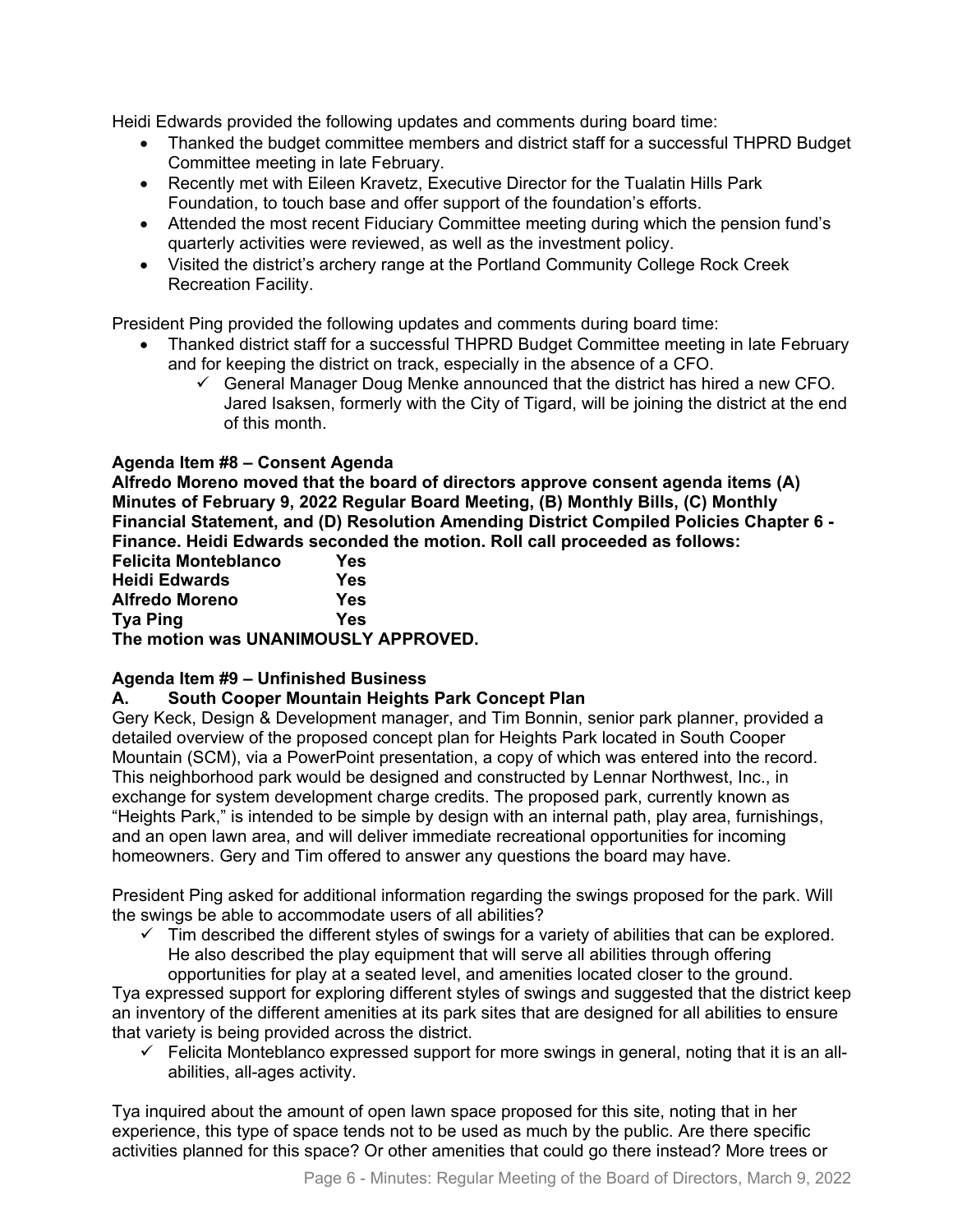greenery would be appreciated by both people and wildlife. She expressed support for the proposed perimeter pathway.

- $\checkmark$  Tim explained that the initial design for this site was intended to be simple since the surrounding community has not yet filled in and homes are not yet occupied. The developer wished to construct a park fairly quickly in preparation for the community arriving. He noted that district staff can certainly discuss with the developer providing more greenery, such as additional trees along the perimeter and around the play area.
- $\checkmark$  Gery added that the size of the open space is smaller than it may appear on the design, and described the density of this area and overall lack of greenspace for casual play.

Heidi Edwards acknowledged the density of this area and is happy to see that the district will be providing some open space at this site, along with some amazing larger nature parks nearby. She suggested that the open space component could be revisited once the community has had a chance to use it in order to evaluate whether the space is being used to the best of its ability. She inquired about the district's fence standards, such as type of fence and when a fence is required.

 $\checkmark$  Tim replied that a playground within 100 feet of a street will typically have a barrier and that fencing can also be required via the development approval process. Black vinyl fencing is preferred as it looks better than galvanized and holds up better.

Tya asked whether there is a community garden located in or near South Cooper Mountain and, if not, whether this site could be a potential garden location.

- $\checkmark$  Gery replied that he is not aware of any community gardens nearby.
- $\checkmark$  Aisha Panas, Park Services director, described the balancing act in building out a park site before anyone lives in the immediate area and the limitations in conducting public outreach in this circumstance. The plan being presented this evening represents what the developer is willing to build in exchange for credits. The option moving forward would be to conduct community outreach once there are people living in the area to see what other amenities might be desired.

Alfredo Moreno commented on the need for open space when the surrounding neighborhoods are so densely populated and lack personal outdoor space and yards. He expressed agreement with the previous comments encouraging swings that can accommodate all abilities and suggested that pendulum-type swings and splash pads/water features are popular amenities, too.

**Heidi Edwards moved that the board of directors approve the preferred concept plan for Heights Park located in South Cooper Mountain. Felicita Monteblanco seconded the motion. Roll call proceeded as follows:** 

| <b>Alfredo Moreno</b>                | Yes |
|--------------------------------------|-----|
| <b>Felicita Monteblanco</b>          | Yes |
| Heidi Edwards                        | Yes |
| <b>Tya Ping</b>                      | Yes |
| The motion was UNANIMOUSLY APPROVED. |     |

# **B. General Manager's Report**

The following presentation was provided as listed within the General Manager's Report included in the board of directors' information packet:

- Spring Registration & Afterschool Program Updates
	- $\circ$  Sabrina Taylor Schmitt, interim Recreation & Aquatic director, provided an update regarding spring registration and afterschool programs, via a PowerPoint presentation, a copy of which was entered into the record.
- Centro de Bienvenida Update
	- $\circ$  Holly Thompson, Communications director, and Lulú Ballesteros, cultural inclusion specialist, shared an update regarding Centro de Bienvenida serving English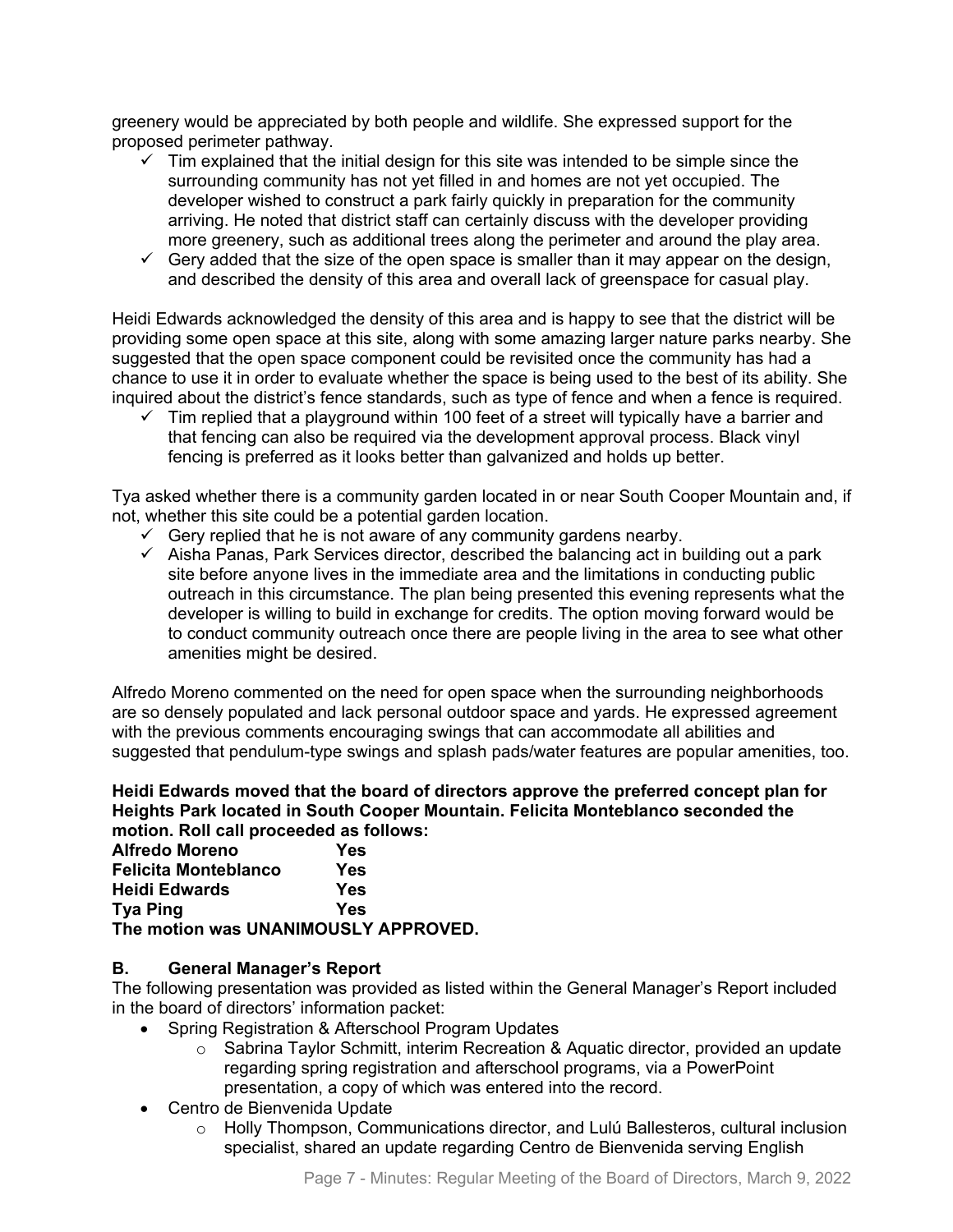Language Learners and financial aid recipients, via a PowerPoint presentation, a copy of which was entered into the record.

Doug and the presenters offered to answer any questions the board may have.

### Spring Registration & Afterschool Program Updates

Heidi Edwards asked for additional information regarding how the district prepares to offer afterschool programs on early-release days.

 $\checkmark$  Sabrina described the considerations and flexibility required in serving the community on early-release days, noting that programming and capacity is adjusted at various facilities around the district to be able to accommodate the students. Typically, the early-release days are known well in advance, but the schedule varies from school-to-school.

President Ping asked whether our participation rate for spring programming this year is higher or lower than what was experienced for Spring 2019, and what we anticipate for summer.

 $\checkmark$  Sabrina explained that the district is seeing strong interest in programming and that the public is ready to return. While we're in the process of increasing and onboarding our staff, there will be a bit of a lag between the public's interest level and our ability to accommodate. The district continues to take steps toward normalcy, but it will take time.

Heidi inquired what the district's mask policy will be in light of the mandate being lifted by the state on March 12.

 $\checkmark$  Holly replied that THPRD will be moving toward a policy of encouraging mask usage, but not requiring. Announcements have and will continue to go out, and updated signage will be posted at district facilities.

### Centro de Bienvenida Update

The board members expressed gratitude and appreciation for this important work and congratulated staff on the success of the program.

- $\checkmark$  Heidi Edwards expressed support for seeking out ways to grow the staff that supports this program in order to offer it year-round. Holly described the core customer engagement team being headed under Recreation Services, who are going to be key to Centro de Bienvenida going forward. Staff is also discussing piloting Centro de Bienvenida at different centers, and our full-time Financial Aid Specialist also spends a significant amount of time conducting outreach in the community.
- $\checkmark$  Felicita Monteblanco expressed her full support to this commitment to equity.
- $\checkmark$  Alfredo Moreno described the generational impact this program will have on families.
- $\checkmark$  President Ping inquired whether this is a service that families use repeatedly, or if we teach them how to use the registration system at the same time. Lulú replied that participants can have a combination of needs, from language, to technology, to gaining access to financial aid. She noted that center staff is also prepared to help users navigate the registration system. Holly added that while there is an educational aspect, staff is always happy to welcome back and assist families repeatedly.

# **Agenda Item #10 – New Business**

### **A. Permanent Restroom Additions Update**

Aisha Panas, Park Services director, introduced Gery Keck, Design & Development manager, and Matt Kilmartin, park planner, and thanked the board members for their legislative outreach efforts that were instrumental in helping the district secure American Rescue Plan Act (ARPA) funding for the three permanent restroom structures under discussion this evening.

Gery and Matt provided a detailed overview of the process used in identifying park sites within the district having the highest need for restroom additions while offering the greatest benefit to the community, via a PowerPoint presentation, a copy of which was entered into the record. Staff is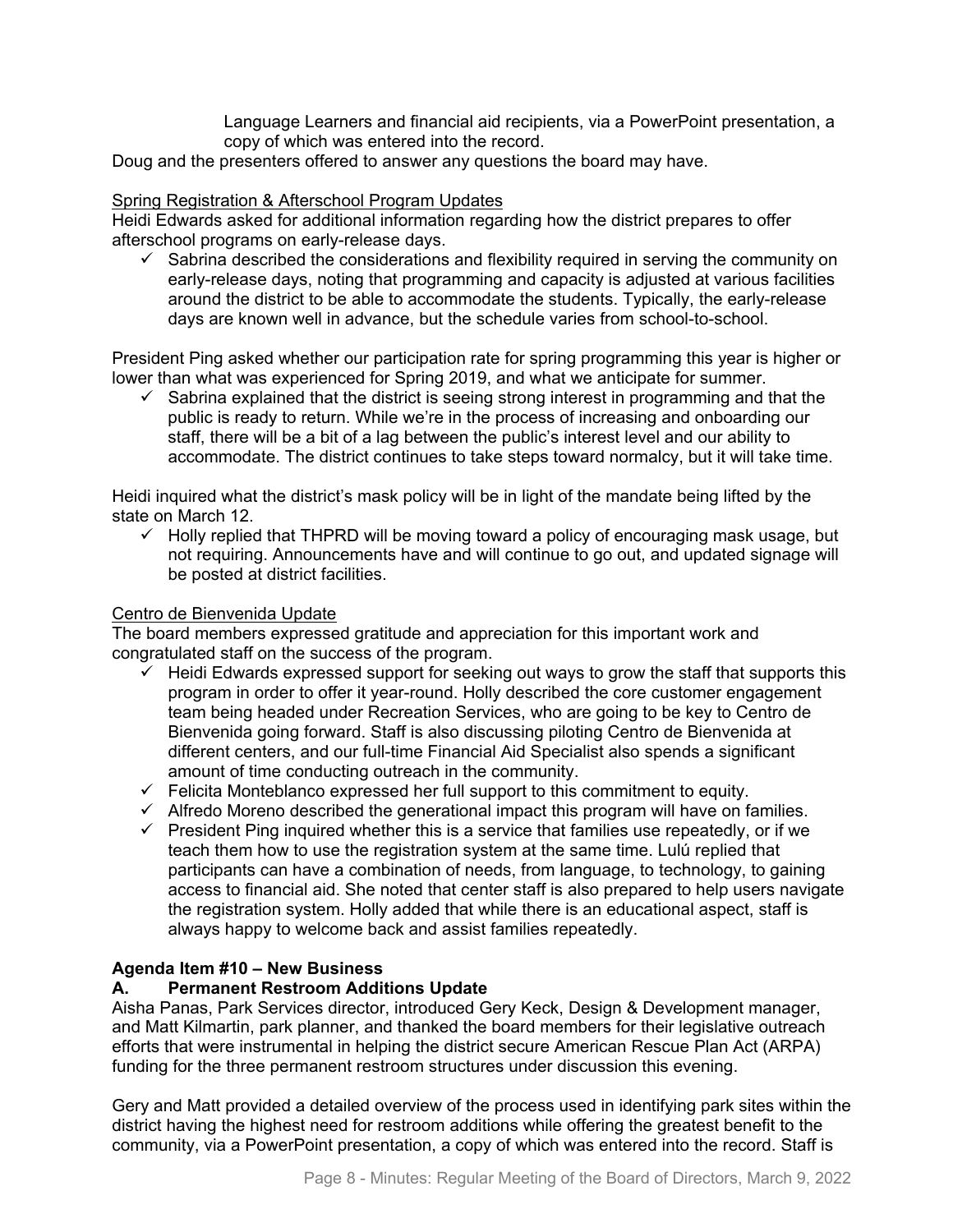proposing three primary sites to receive restroom additions (Hazeldale Park, Evelyn M. Schiffler Memorial Park, and Greenway Park - option 1) and have also identified two secondary sites (A.M. Kennedy Park and Greenway Park - option 2) as possible alternatives. Final locations will be determined through a planning and evaluation process. The grant funding requires completion of all restroom improvements by June 30, 2024. Gery and Matt provided an overview regarding the next steps in this process, including the public outreach planned, noting that staff will return to seek board approval of the selected construction bid at a future meeting, and offered to answer any questions the board may have.

Felicita Monteblanco thanked Aisha for her leadership in helping the board through this process. She inquired whether the portable restrooms at some of these proposed locations would be transferred to other district sites. Will there be a net increase in restrooms available to the community or is it more relative to improved restroom access?

- $\checkmark$  Aisha explained that the district does not own the portable restrooms they are rented and are strategically placed at high-use sites, such as locations with programmed sports fields. District staff can explore moving the portable restrooms to other sites as acknowledgement of the community's expressed desire for additional restroom facilities via the visioning process. She described the abbreviated process in identifying these locations during the fast-moving discussions with legislators while attempting to secure this funding; ultimately, after more due diligence is completed, the sites may change.
- $\checkmark$  General Manager Doug Menke added that the district provides restrooms at all highactivity sites; however, the improvement of having a permanent restroom available over a portable restroom is significant and likely of much greater preference by the community.

Heidi Edwards expressed concern regarding the Greenway Park location proposed closest to Hall Boulevard and wonders if there might be a better location within Greenway Park for a double or single restroom. She asked if Safety Services will be involved in this process to help provide a safe, welcoming park setting, as sometimes restrooms can attract illicit activities.

 $\checkmark$  Aisha noted that this process has been an exercise in balancing competing interests, and more will be learned via the public engagement process, including any potential for adjustments. Regarding locations near roadways, Safety Services has advised that clear sightlines to the restroom doors is critical in minimizing unwanted activity. Being closer to the road also means being closer to the utilities, which dramatically improves costs.

Alfredo Moreno thanked his fellow board members for their work on this effort which pre-dates his service on the board. He referenced a school near Greenway Park that uses the park as their playground, noting that a restroom at that location would be beneficial for the students. Overall, he is very supportive of more restrooms in parks and is grateful for this effort.

President Ping requested background information regarding the funding allocation processes that transpired involving Washington County and legislators in designating the ARPA funds, and asked whether any locations in the northern part of the district were considered for restrooms. She added that sites like Pirate Park, Somerset Meadows Park and Somerset West Park are all very busy with a variety of users and meet some of the site conditions previously described.

- $\checkmark$  Aisha provided a detailed overview of the funding allocation process that transpired, noting that originally funding for two restrooms was under discussion, but was fortuitously increased to three. She confirmed that sites in the northern portion of the district were explored, as well, noting that existing factors ruled out sites like Pirate Park due to the proximity of utilities. Although some site constraints can technically be addressed, the district also must work within the funding amount provided. Somerset West Park was also evaluated, but was ruled out due to proximity of utilities.
- $\checkmark$  Matt added that a portable restroom is available at Somerset West Park.